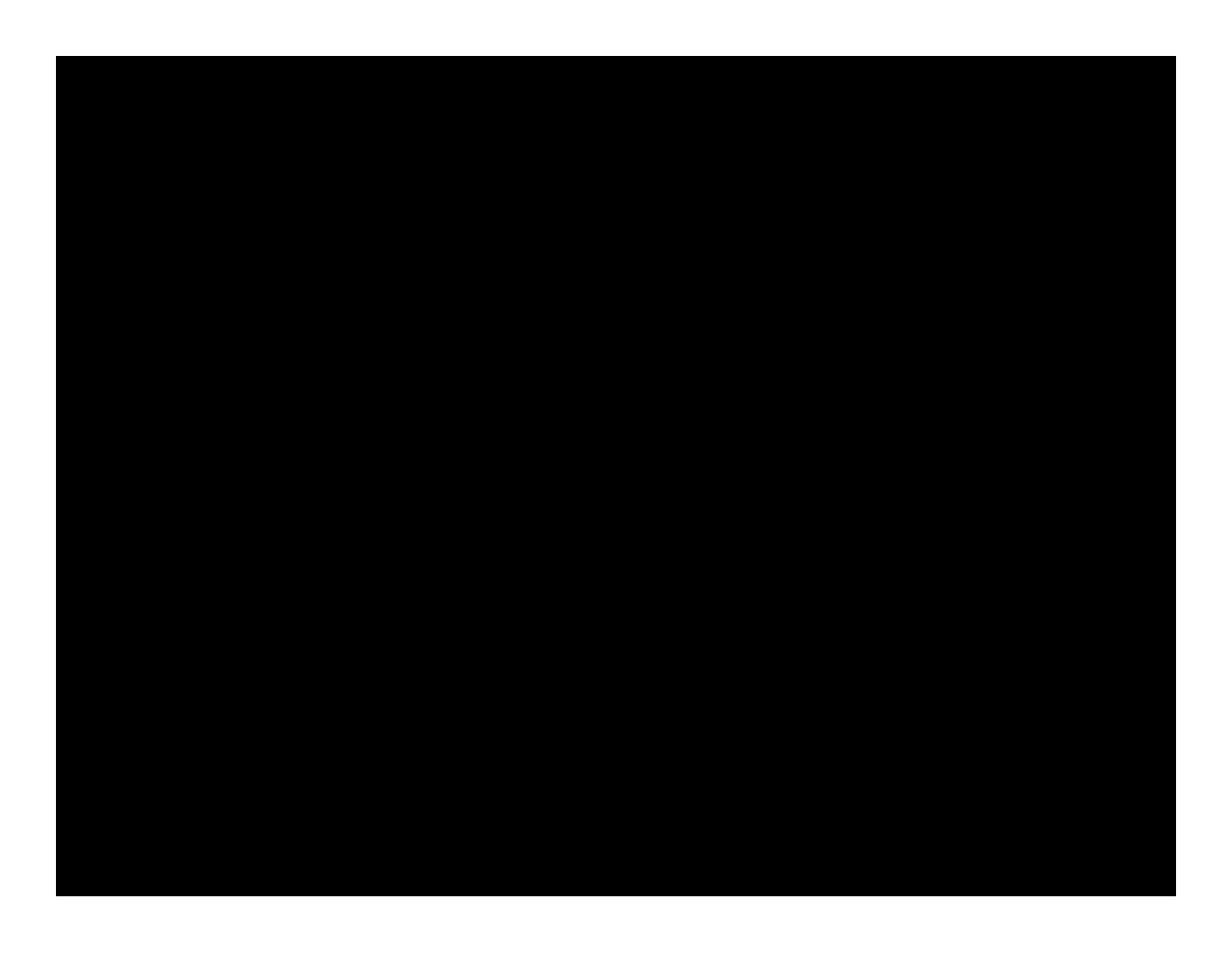# **Fading Light: When Darkness Sets In**

Psalms 42-43

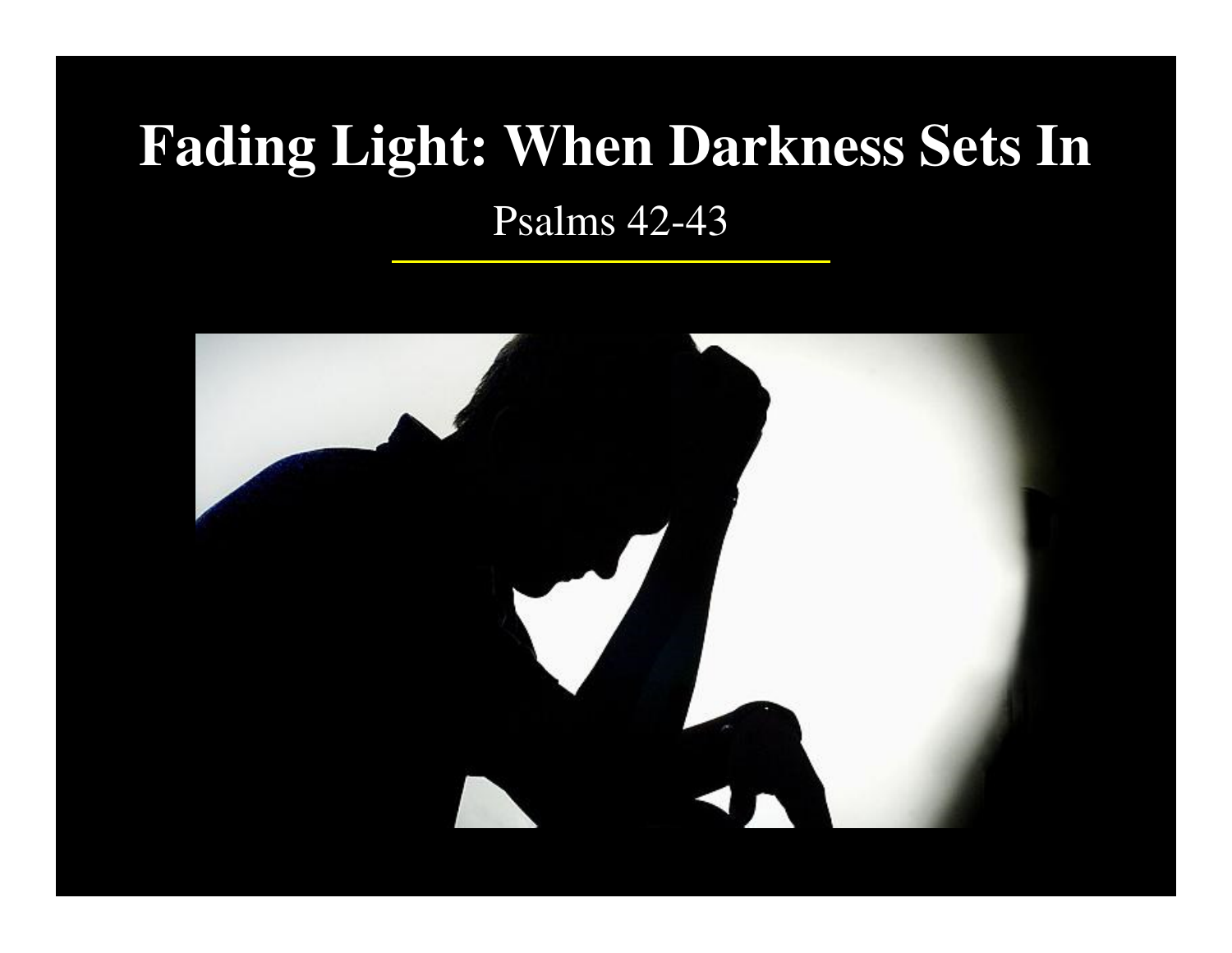## **Signs of Depression.**

● Emotional

● Physical

● Mental

Spiritual**●**

● Volitional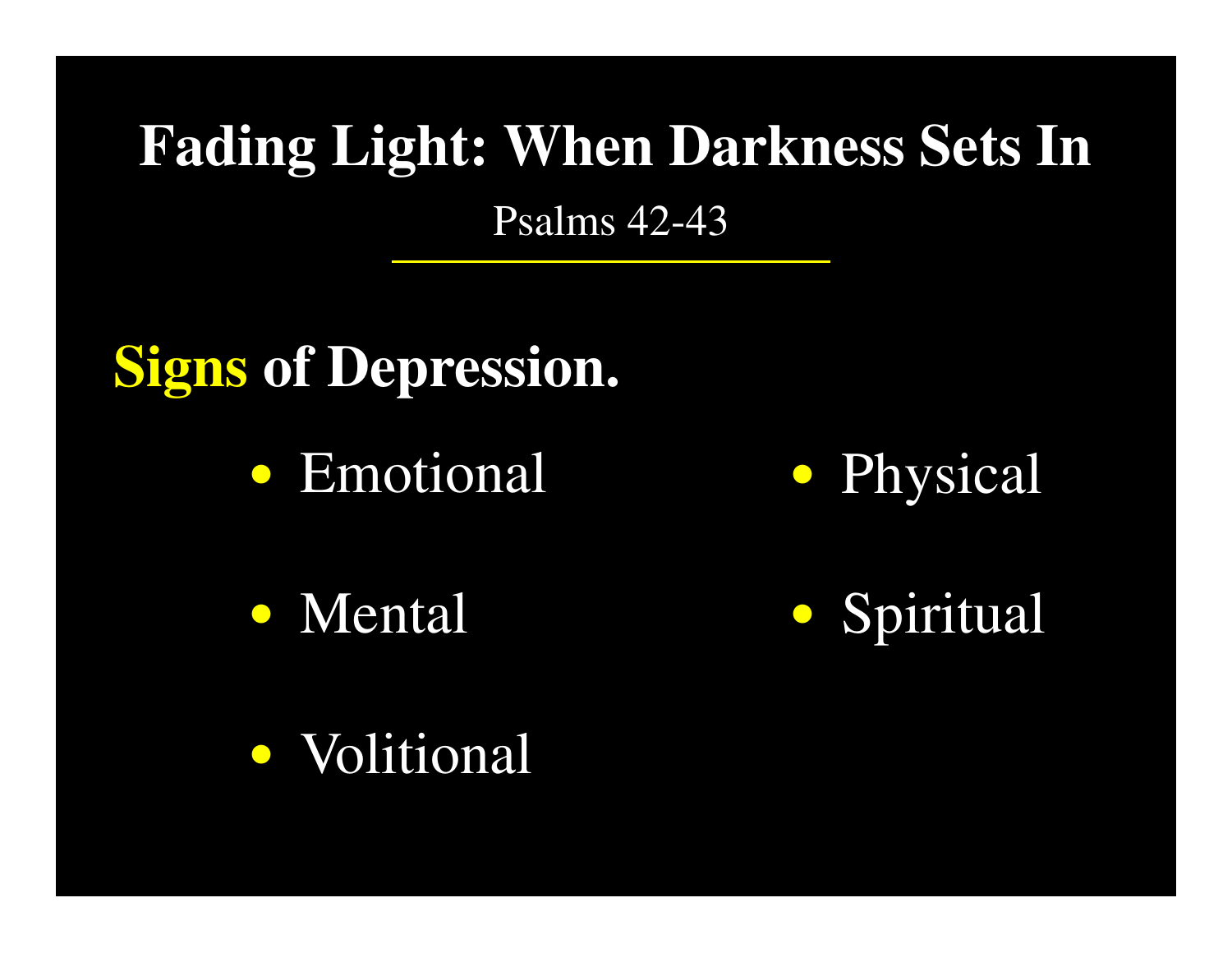## **Roots of Depression.**

- Spiritual**●**
- Physical**●**
- Temperamental **●**
- Situational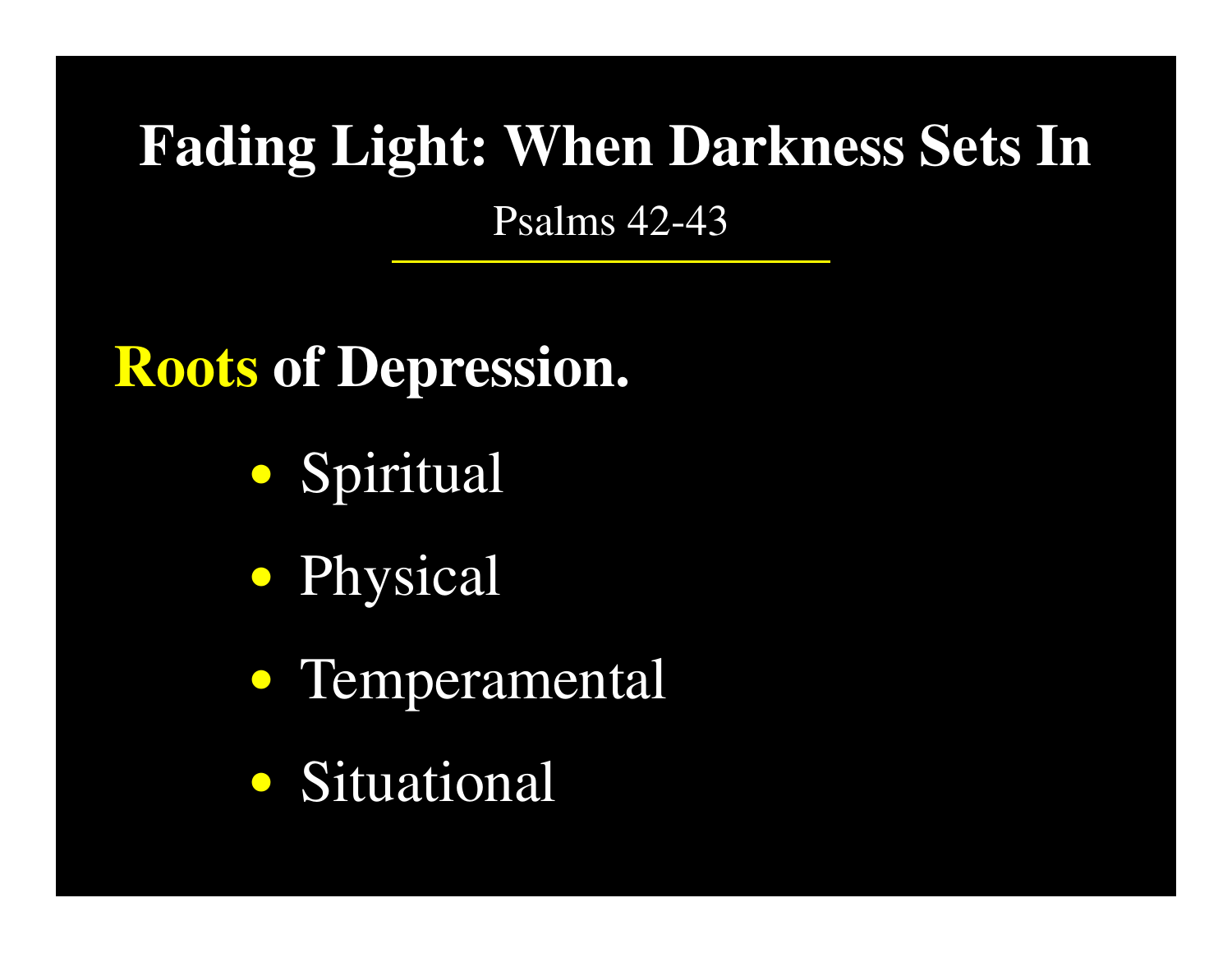**Responses to Depression.** UnhelpfulDo nothingDo something … *alone*Do something … *rash*Give up**□□□□**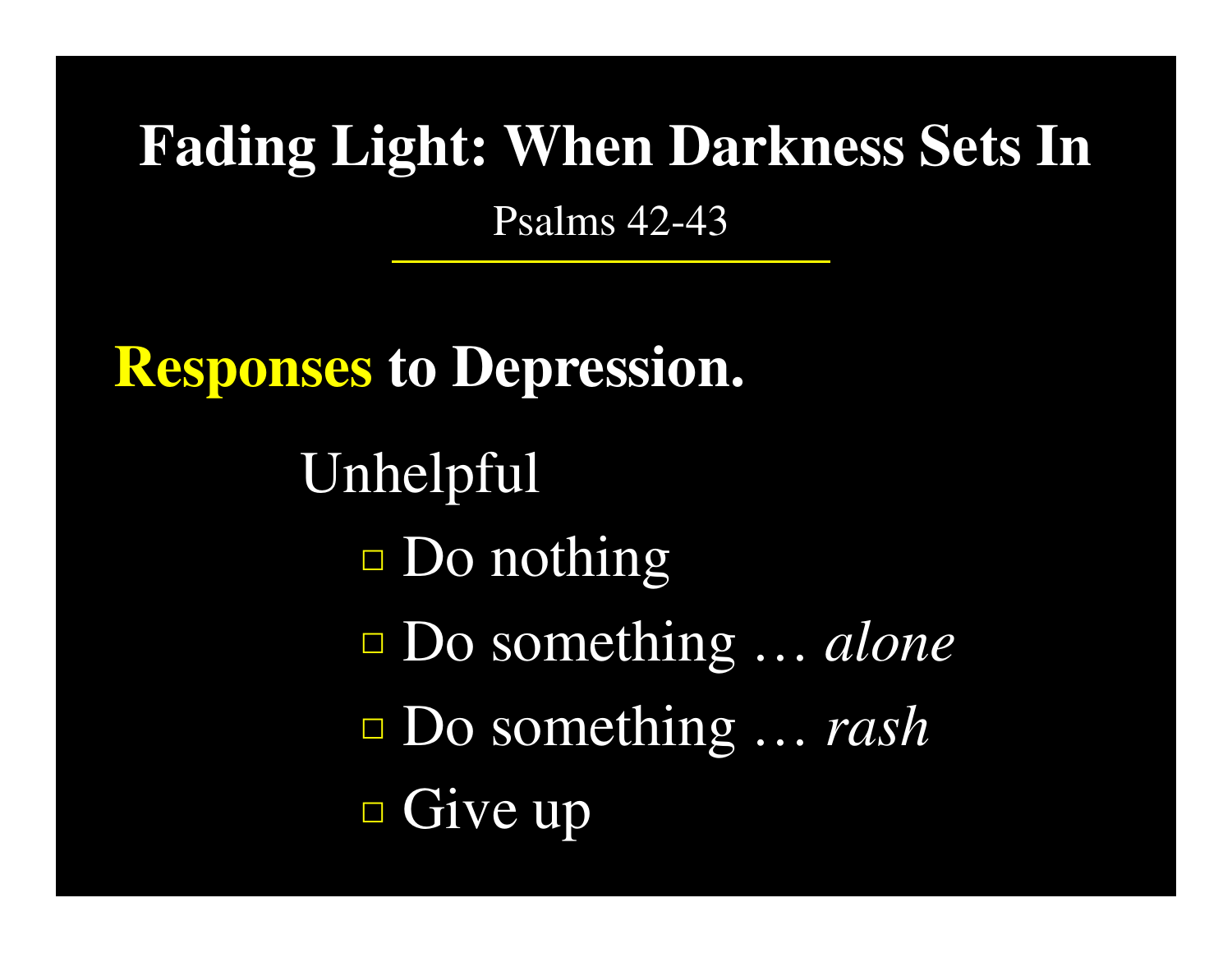**Responses to Depression.** UnhelpfulHelpfulSpeak to GOD (42:1, 6b-7, 9; 43:1-3) **□**■ Speak to OTHERS (42:2, 4, 8, 10) Speak to YOURSELF! **□**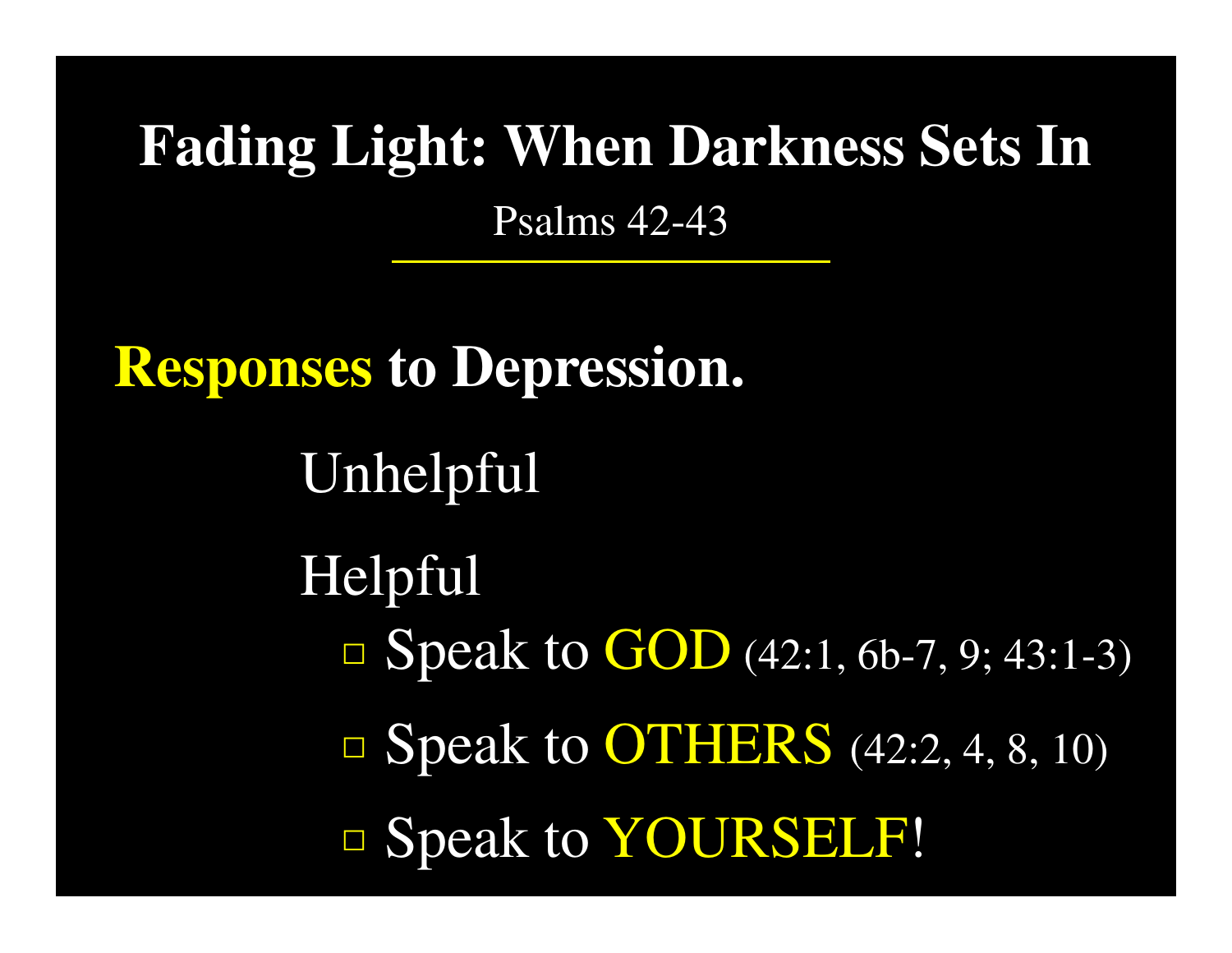**Responses to Depression.** UnhelpfulHelpful*Preach* to yourself! (42:5-6a, 11; 43:5)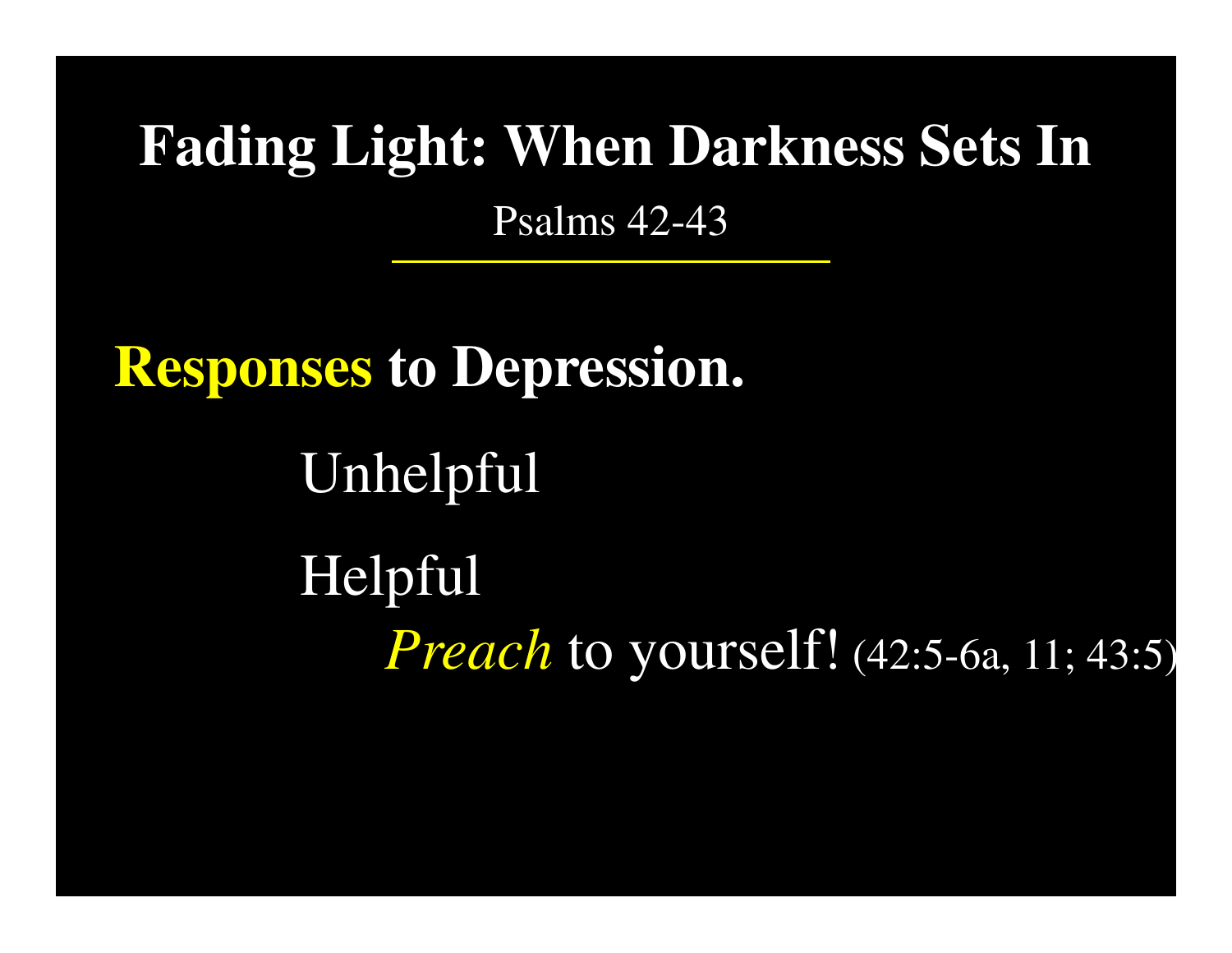**Responses to Depression.** "We must talk to ourselves instead of allowing 'ourselves' to talk to us!"–D. Martyn Lloyd-Jones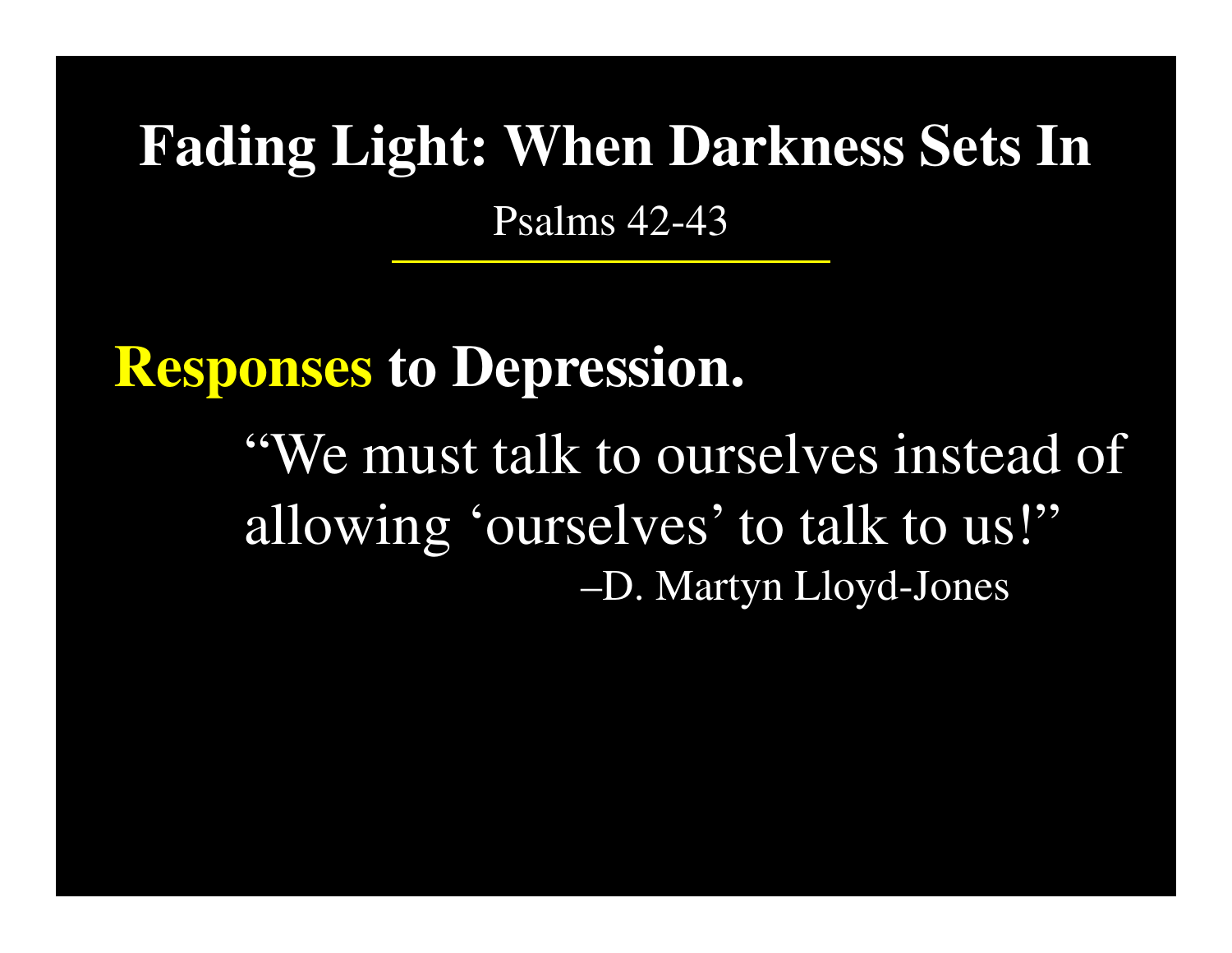### **Responses to Depression.**

"… most of your unhappiness in life is due to the fact that you are listening to yourself instead of talking to yourself!"

–D. Martyn Lloyd-Jones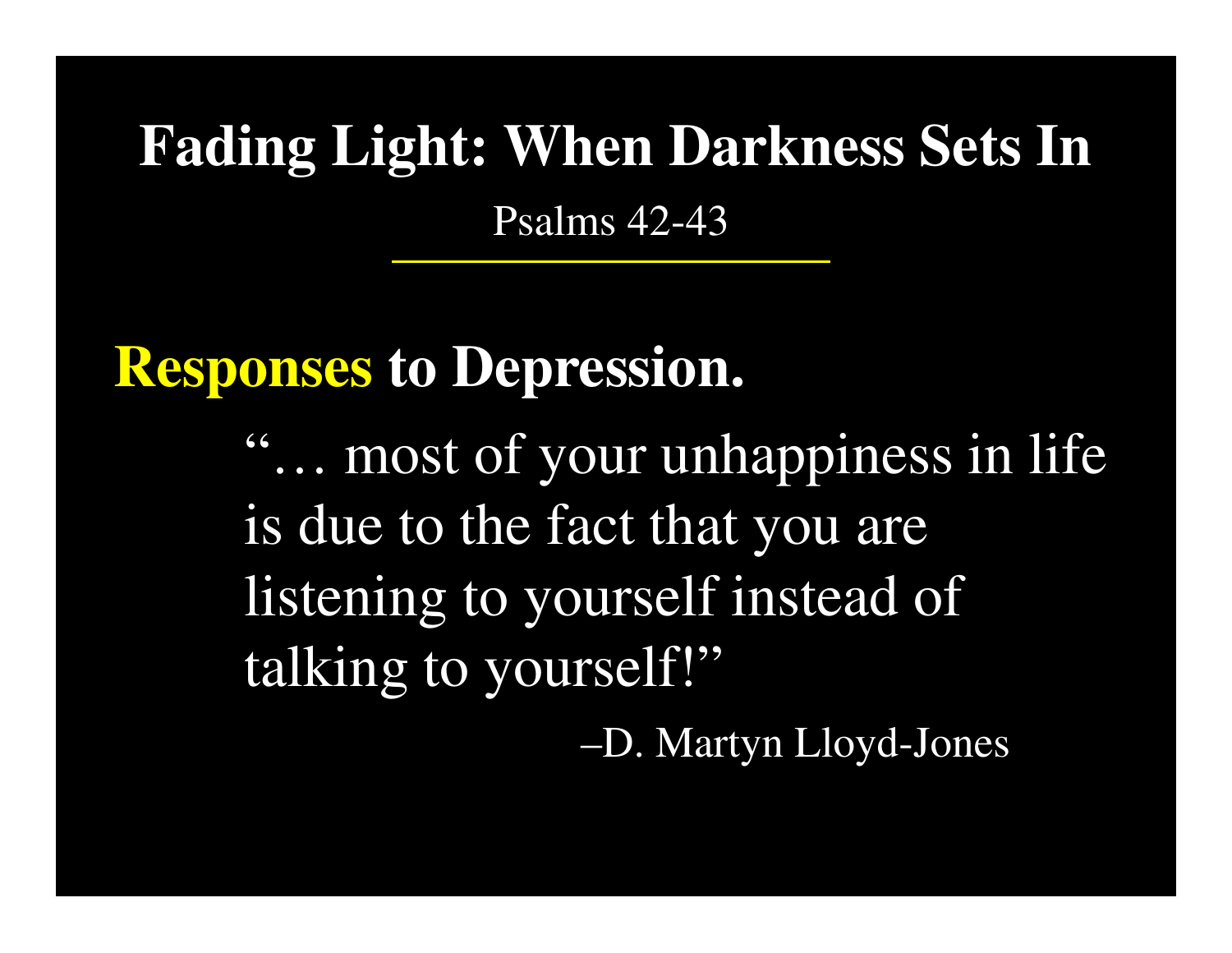**Responses to Depression.**

Challenge your …

- Mood: "cast down"**►**
- Self-talk: "turmoil"**►**
- Outlook: "*Hope* in God!" **►**
- Source: "Hope in *God*!"**►**
- Mental picture: "I shall again …"**►**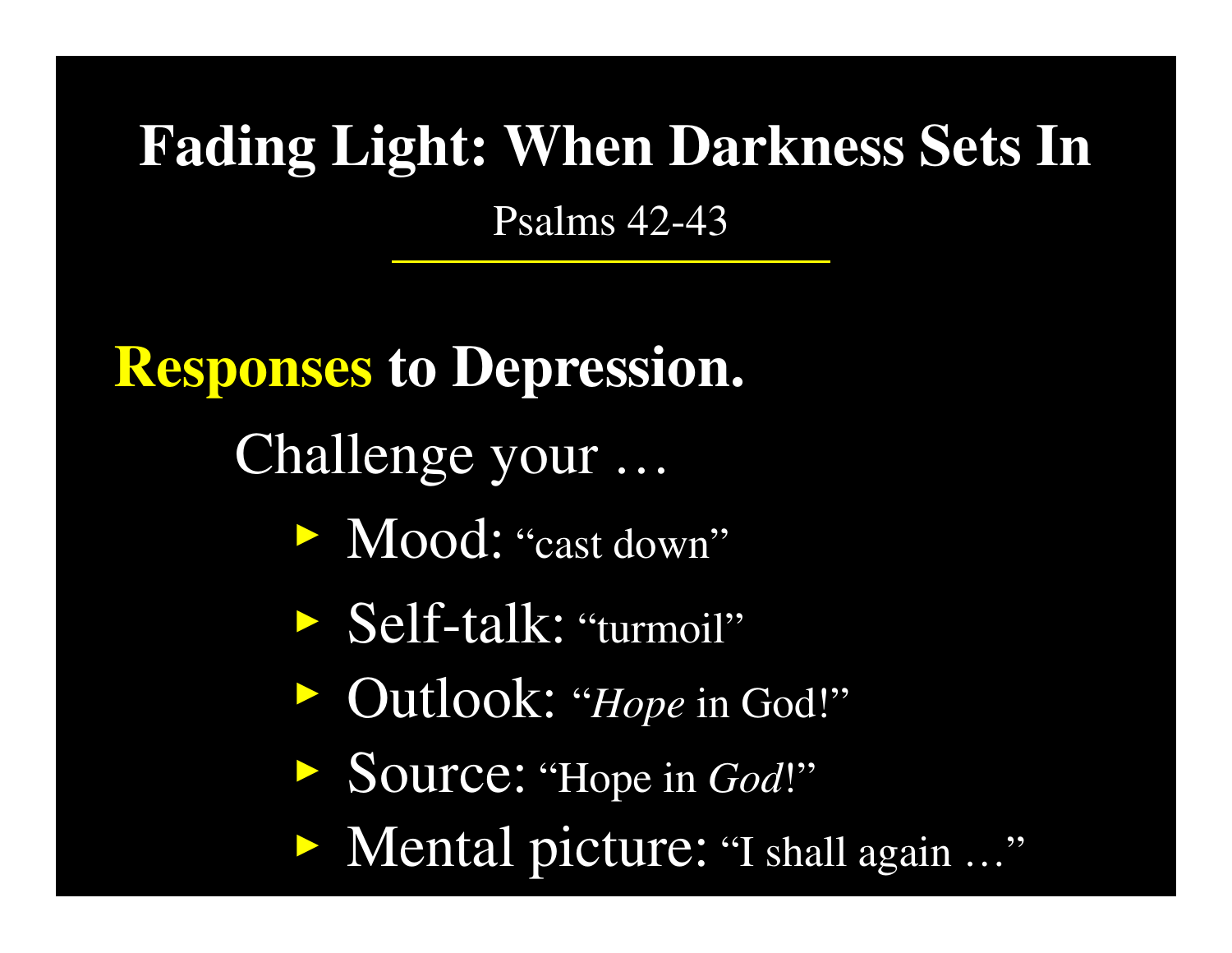### **Responses to Depression.**

Matthew 12:20 Isaiah 41:10 Psalm 16:5 Psalm 16:11 Psalm 73:26 Revelation 21:4 1 Cor. 15:58

Psalm 3:3 Hebrews 7:25 Psalm 23 Psalm 34 Psalm 131 Isaiah 40